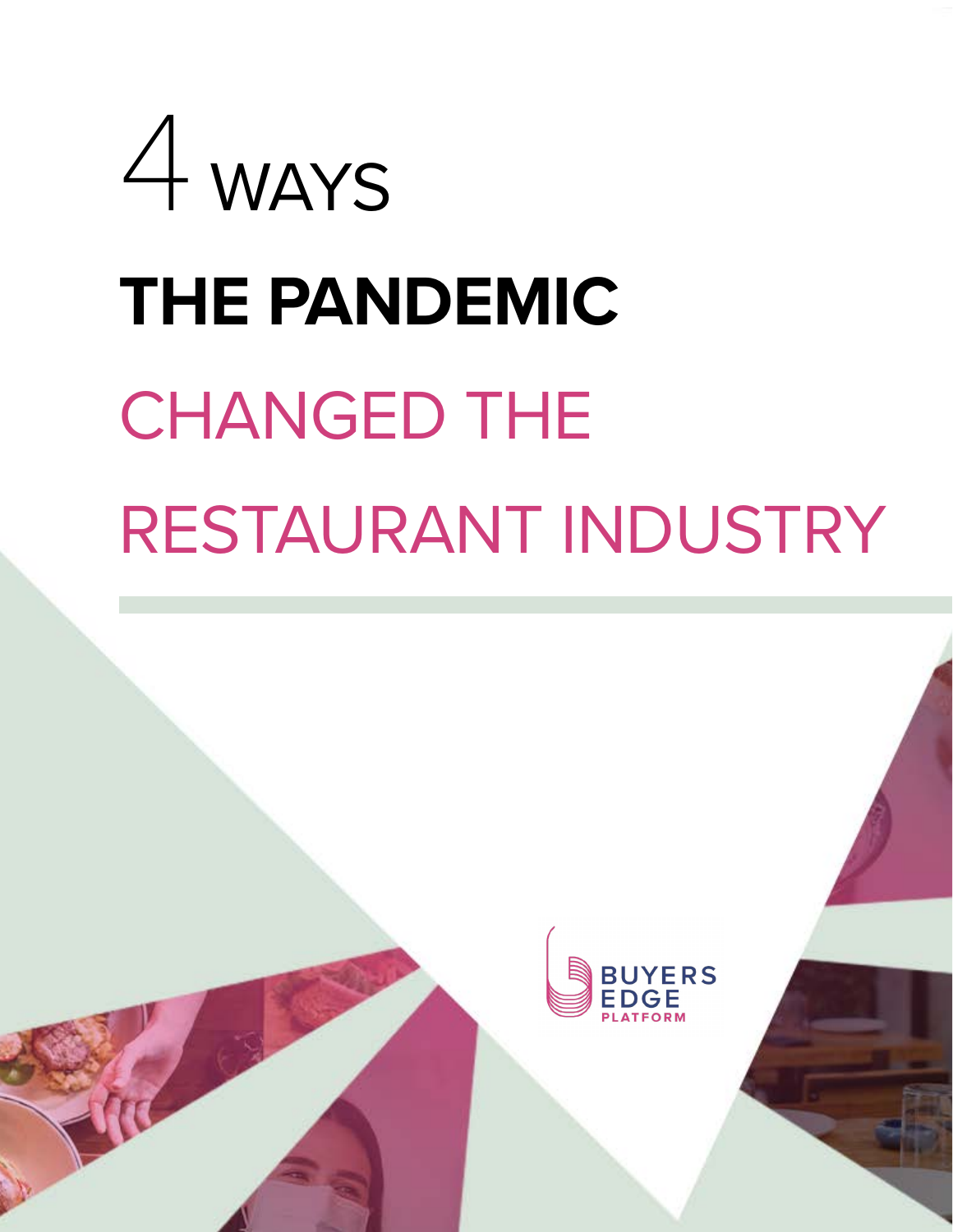Of all the industries negatively impacted by the COVID-19 pandemic, **the restaurant industry may have been hit the hardest.** The one-two punch of dining room shutdowns and major supply chain issues dramatically slashed revenues. The National Restaurant Association estimates more than 110,000 restaurants in the U.S. closed for business in 2020 with more than 2.5 million jobs erased from pre-pandemic levels. Operators that were able to survive had to be smart, nimble, and a little lucky. As more Americans get vaccinated and restrictions on dining begin to be relaxed, it's time to look at ways the pandemic changed the restaurant industry, why some of those changes won't be changing back, and how operators can be better prepared to handle it all.

Buyers Edge Platform analyzed more than \$12 billion in purchasing data from January 2020 to now, and also surveyed 500 Americans about their dining habits. From this data and our own in-depth industry knowledge, we've come up a list of four ways the pandemic changed the restaurant industry that won't be changing back any time soon.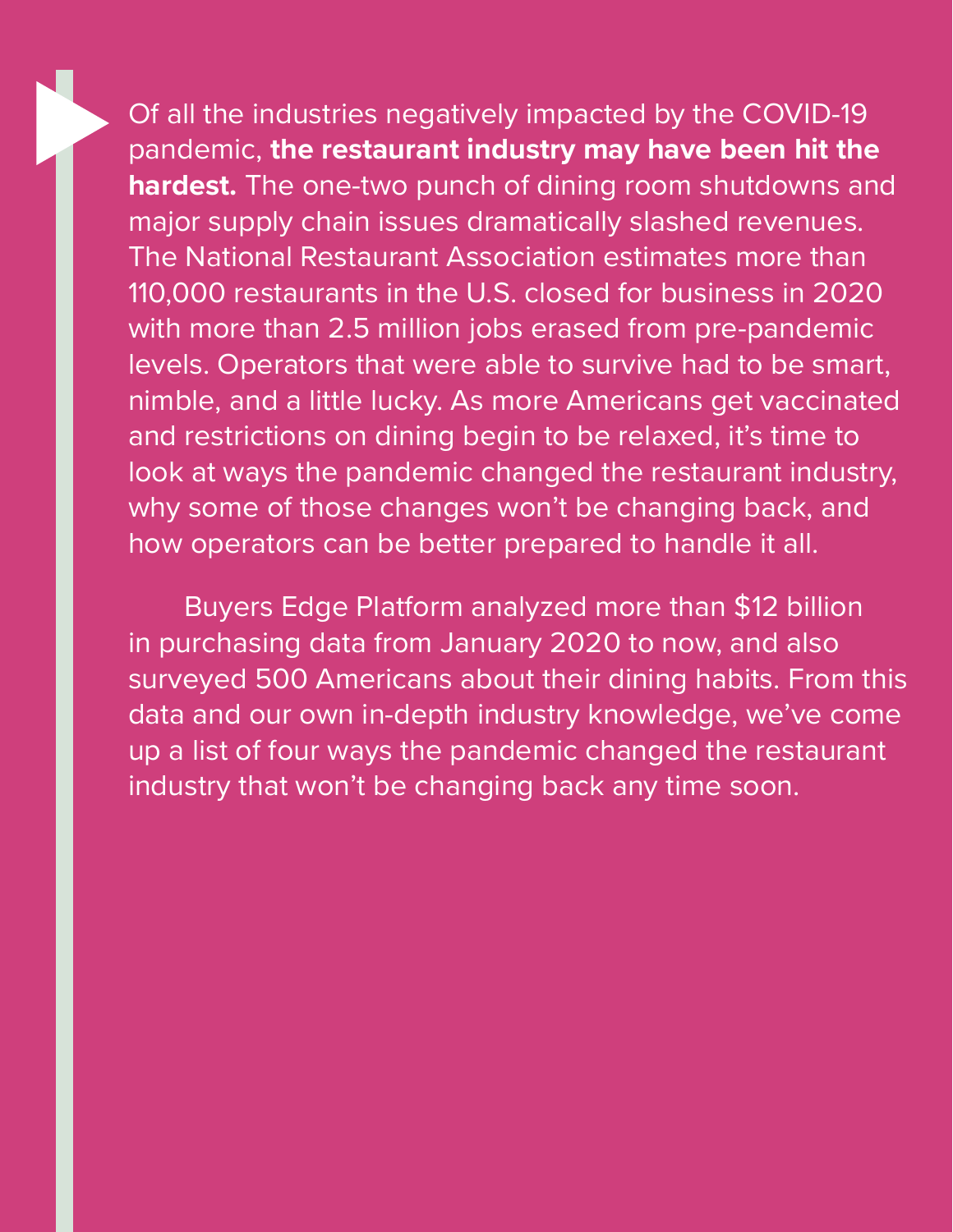## OFF-PREMISE DINING IS HERE TO STAY.

The future is contactless. The less touchpoints, the more safe your customers feel. Customer perception has changed and even though indoor dining has returned, the comfort and convenience of being able to eat your favorite restaurant foods is not going away. Operators are finding new avenues to drive sales through takeout and delivery. With the adoption of off-premise and delivery comes an expanded reach of new customers who would not necessarily find an operation if it wasn't close to their home.

According to our survey of consumers, the pandemic drastically changed how (and how much) people order food from restaurants.

- ▶ 25% say they ordered less food overall from restaurants during the pandemic
- ► 46% say when they ordered food, they ordered more carry out and delivery during the pandemic

Restaurant ordering overall is going to pick up in the next 12 months

- ▶ 33% of consumers say they plan to order more food from restaurants in the next 12 months
- ► Only 11% say they will order less

Off-premise ordering will continue to be a big part of the industry

- ▶ Only 7% say they will order less carryout in the next year
- ► Only 9<sup>%</sup> say they will order less via delivery in the next year

The Buyers Edge Platform Data backs this up. Orders for disposable containers spiked in the spring of last year as restaurants across the country closed in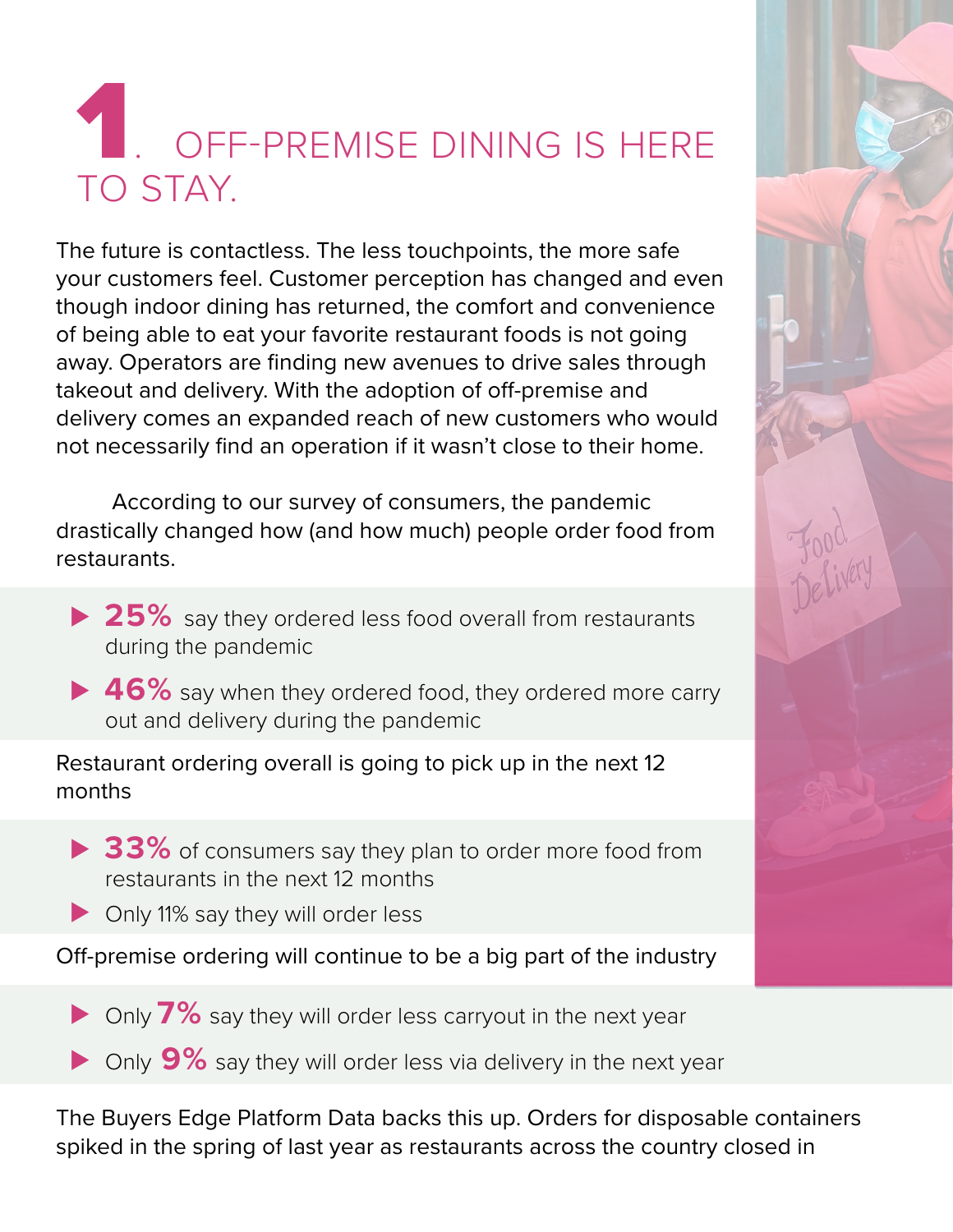person dining. And even as many areas have opened back up to in person dining, disposable container orders remain high.

- ▶ In April 2021, in the heart of the shutdowns, disposable container orders were up **53.5%** over pre-pandemic levels.
- ► Orders still remain elevated, with February 2021 orders still 43% higher than pre-pandemic levels.



**57.7% PREFER EATING IN** PERSON AT A **RESTAURANT** 

But the shift to more off-premise ordering is not without problems. Even though consumers say they'll order more carryout and delivery, many still prefer the traditional in person experience.

- ◆ Of all the consumers surveyed **57.7%** say they prefer eating in person at a restaurant
	- **42.3%** say they prefer eating carryout or delivery at home



42.3% PREFER **EATING CARRYOUT** OR DELIVERY AT **HOME** 

While many plan to continue ordering off premise, there are some things about it that they don't like. We asked customers what annoys them the most about ordering takeout and delivery.

The biggest complaint was that

the food arrived cold, with **27.4%** giving that as their top complaint.

► The next two complaints, each with **16%** of the vote, were long wait times and incorrect orders

⊲ The poor quality of To Go/delivered food came next with **7.8%**

► 4.57% say their biggest complaint is the added cost associated with delivery options

▶ Then came complaints about packaging, either too much or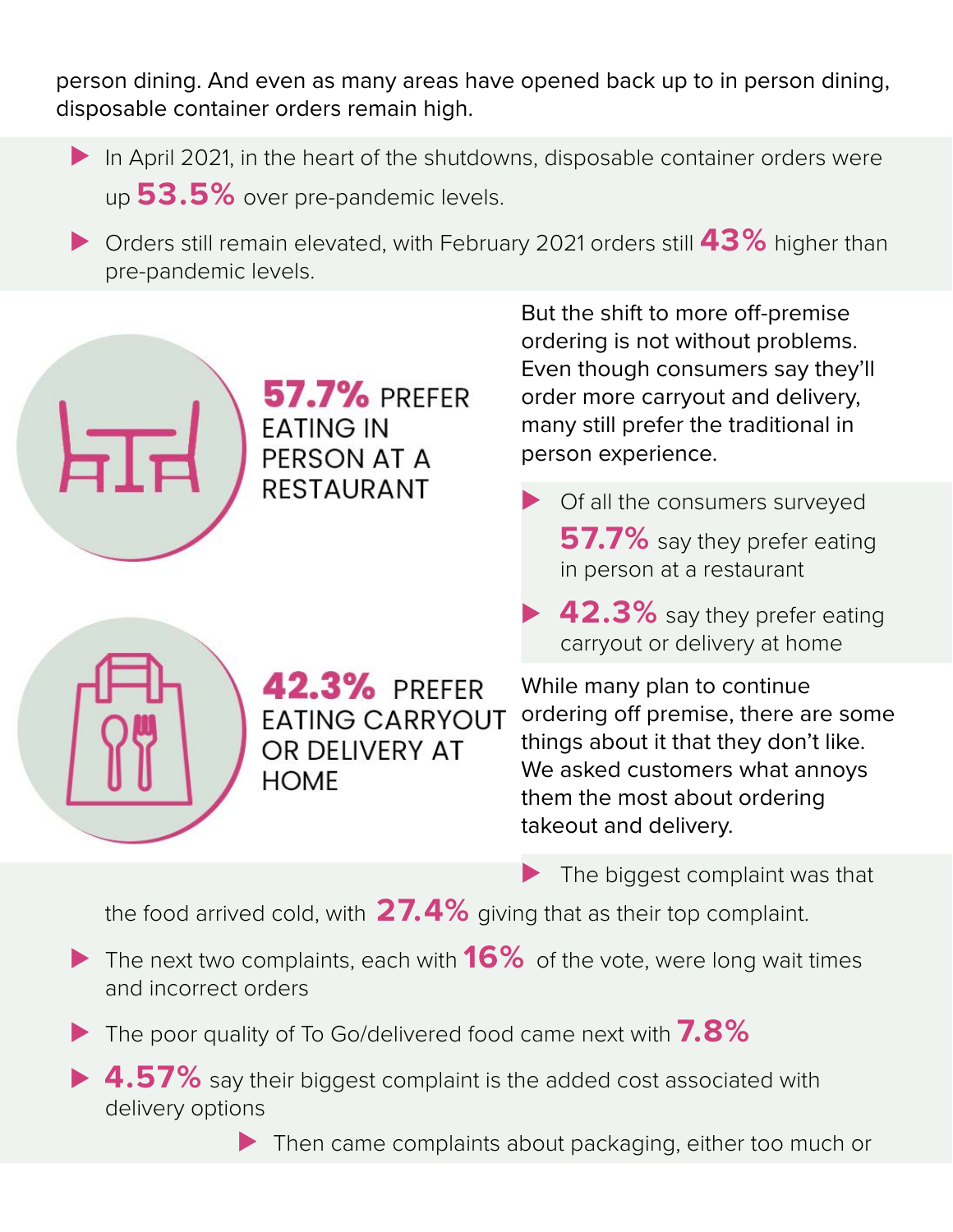that it was not made from green materials. That accounted for **3.7%** of the complaints.

▶ 13.6% said they wouldn't change a thing, and that they were happy overall with the To Go/delivery experience.

What should operators take away from this data? The encouraging news is that some of the biggest complaints can be addressed. While it will always be a challenge to have food at home be as hot as food delivered to the table fresh out of the kitchen, many operators are taking steps to ensure better temperature management throughout the off-premise process. This includes investing in higher quality containers that keep food warmer longer. And equipping delivery drivers with better insulated bags to store food in while they drive.

As restaurants dealt with the challenges of pivoting to much greater off-premise ordering, some of the growing pains included longer wait times and incorrect orders, which were the next two highest complaint categories. Now that the "new normal" has just become normal, those logistical errors are likely to decline.

#### 2. TECHNOLOGY IN THE FOOD ORDERING EXPERIENCE

From kiosks, QR codes and tablets at a table, to online and mobile ordering, technology played a huge role in foodservice during the pandemic, and will only continue to grow in 2021 and beyond. Customers can now order their food and pay their bill straight from a tablet for cell phone and receive their receipts via email. Some operators have transitioned to self-serve kiosks in their operation due to high-cost table service. There is a goal of automating as much as possible in the dining experience and implementing technology where operators can increase efficiency and streamline their business model.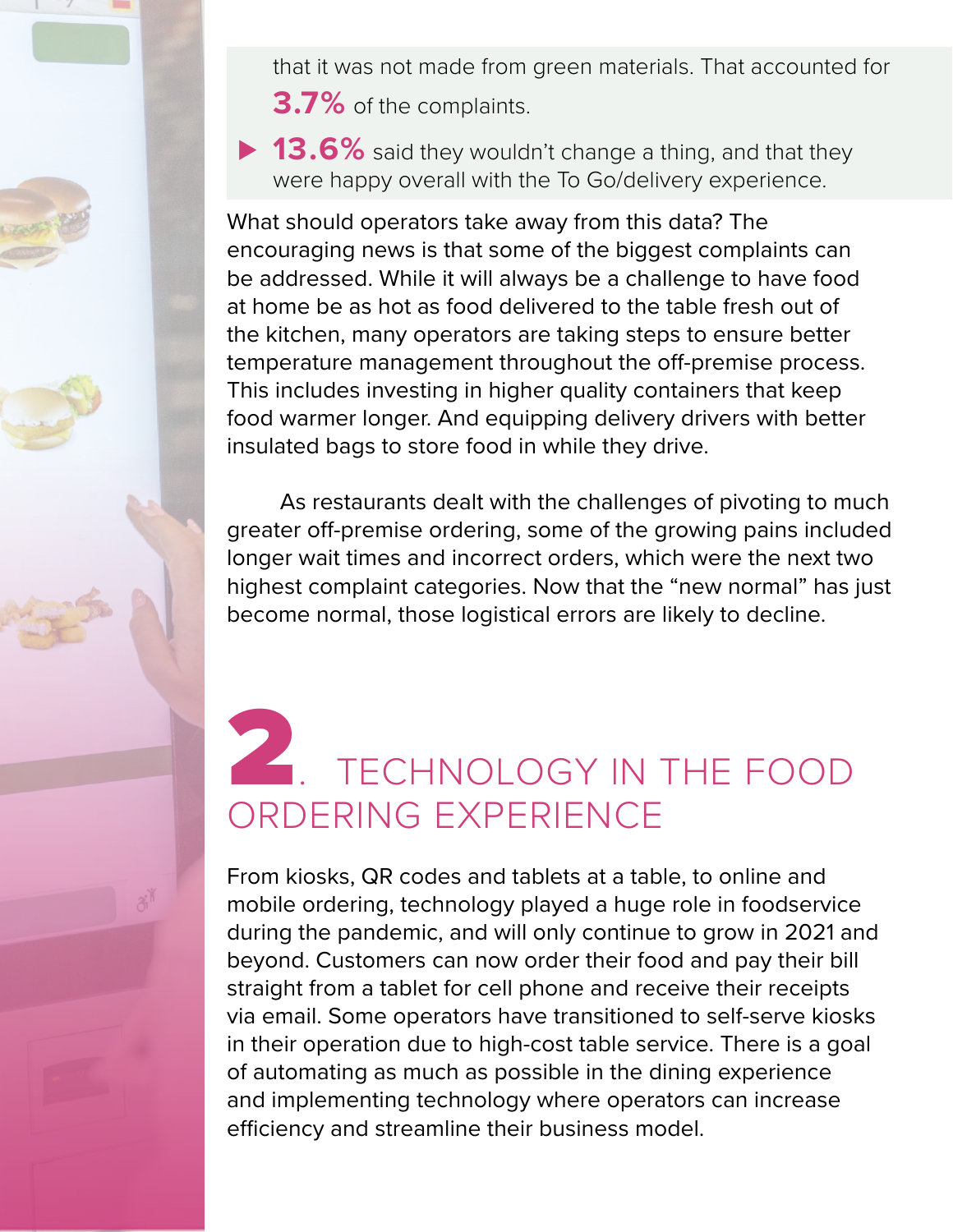But this transition to technology may have its challenges. Our survey of restaurant customers found that many are wary of too much tech when they go out to eat. We asked consumers what they thought of the new technology measures that were implemented in order to create a "less touch" experience at restaurants.

36% HOPE THE NEW **TECHNOLOGY CHANGES WILL CONTINUE AFTER** THE PANDEMIC



**► 36%** say they hope the new technology changes will continue after the pandemic

This doesn't mean operators should abandon customer-facing technology solutions. Instead, they should recognize that it may take some time for customers to get used to these changes, and that implementation should be done judiciously and with the customer experience always top of mind.

#### 3. INCREASED FOCUS ON FOOD-BASED MARGINS, OVERALL SPENDING, AND ACCOUNTING

Operators are paying attention to their margins and accounting more than ever. In an industry that was always running lean, the pandemic has forced operators to scrutinize every single penny spent.

Operators are spending more money in areas they didn't spend before. Operational costs are higher with increased sanitation processes, staff dedicated more to sanitation, mask and PPE inventory etc. which is eating into their bottom line.

Our data shows that as a percentage of their overall purchases, orders for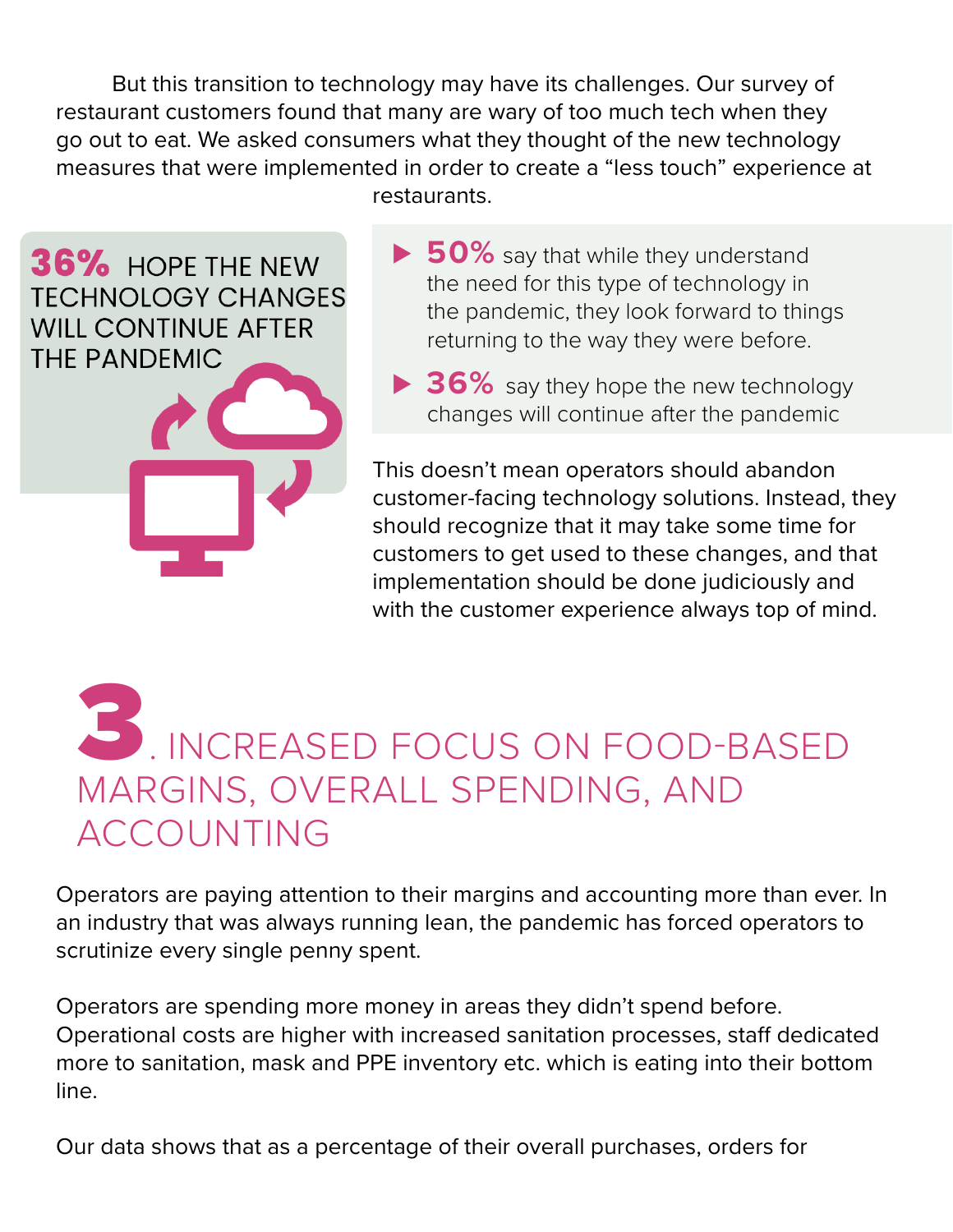disinfectant and sanitizer products soared 36% during the pandemic. That's likely to continue to be a heightened expense as customers say they want to see proof that the restaurant they are visiting is keeping conditions safe.

► 68% of the customers we surveyed said they appreciate seeing visual proof that enhanced cleaning and sanitizing procedures have been implemented.

From a food cost perspective, operators had to deal with major supply chain issues as COVID forced shutdowns of major meat processing and agriculture operations. As a result, operators are paying more attention to their Cost of Goods Sold (COGS), Inventory, Food Waste, Shrinkage - which they may not have paid attention so closely to before the pandemic.



The good news is, there are tools available to help manage costs. Operators are turning to technology to help identify those key insights that help them make better business decisions. Buyers Edge Platform is one solution that has seen tremendous attention from operators looking to use technology and data to help manage their costs. In 2020 more than 20,000 new restaurant locations enrolled in Buyers Edge Platform, and we expect that growth to continue in 2021.

### **4. INCREASED FOCUS ON TRACEABILITY** AND SAFETY

COVID-19 caused major disruptions in the restaurant supply chain. That not only caused issues with the availability of food, it also raised potential issues with the safety of food, and the importance of accurate tracing. An expert in food safety recalls at business insurance firm Allianz Global recently told [Food Safety](https://www.food-safety.com/articles/6944-the-impact-of-covid-19-on-food-safety-risks-and-recalls)  [Magazine](https://www.food-safety.com/articles/6944-the-impact-of-covid-19-on-food-safety-risks-and-recalls) that: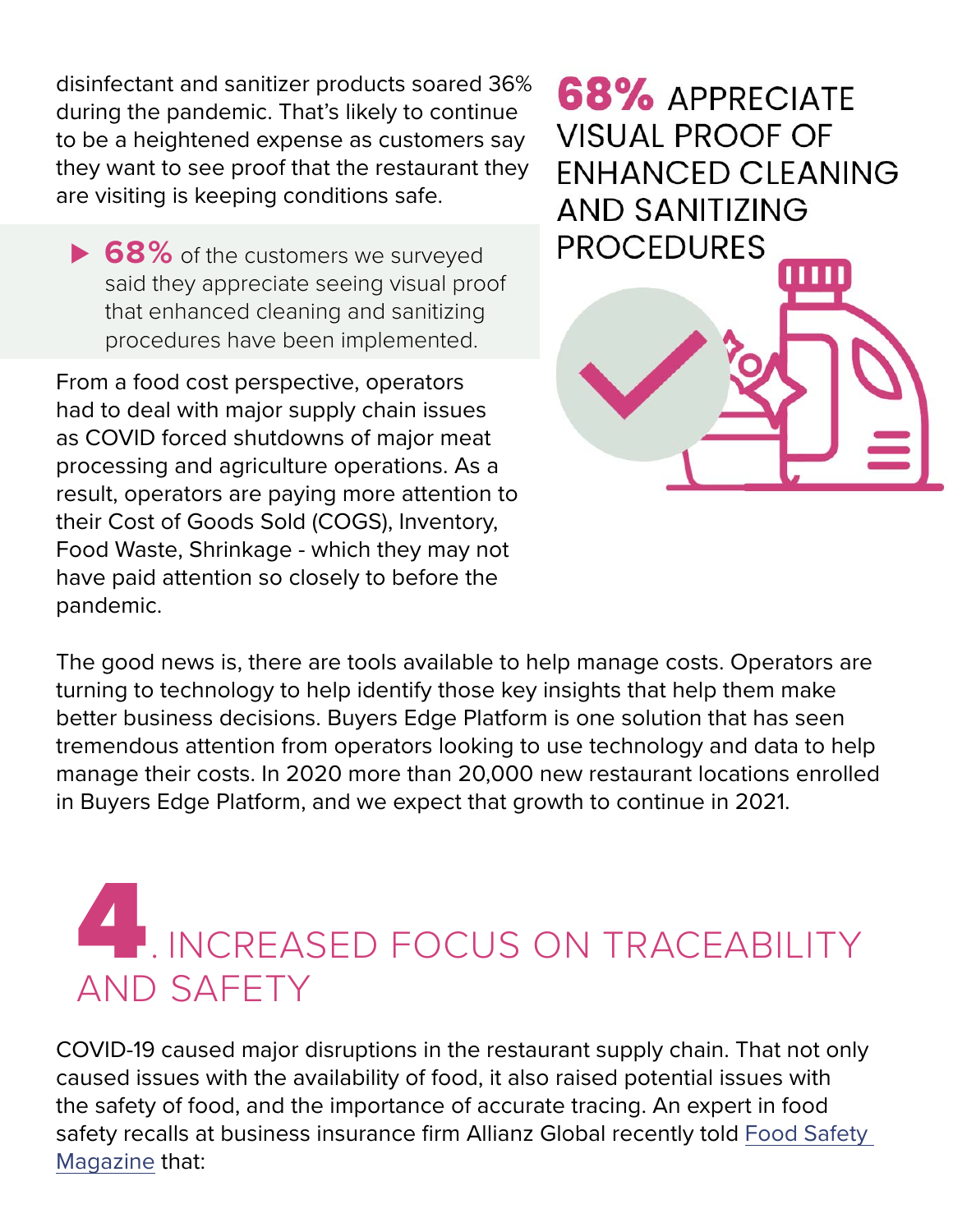*"With new operations, closed factories, remote workforces, weakened quality checks, decreases in regulatory visits, and erratic supply chains, risk exposures could also swell moving forward. All these factors can create errors, and a mistake in production can leave a product contaminated, dangerous and or defective."*

Stewart Eaton, Allianz Global Corporate & Specialty

Operators know that when it comes to food safety recalls, time is of the essence. They'll look more and more to technology solutions that not only track the exact provenance of the food they're putting on their tables, but that also will provide real time notifications if there's an issue.

Knowing where the food comes from is important to consumers as well, not so much as a safety issue, but as a way to encourage sourcing from local suppliers. In our survey of 500 consumers many say they're trying to support their local independent restaurants, and that locally sourced food is a priority.

▶ 41% of consumers say they have ordered more food from independent restaurants since the pandemic began.

**► 35%** of customers say finding a restaurant that serves locally sourced food is very important

Restaurants across the country have had to adapt to tectonic shifts in how their entire industry operates. Change that might have taken decades to occur was forced on them in a matter of weeks. And some of those changes don't show any signs of going back. But operators